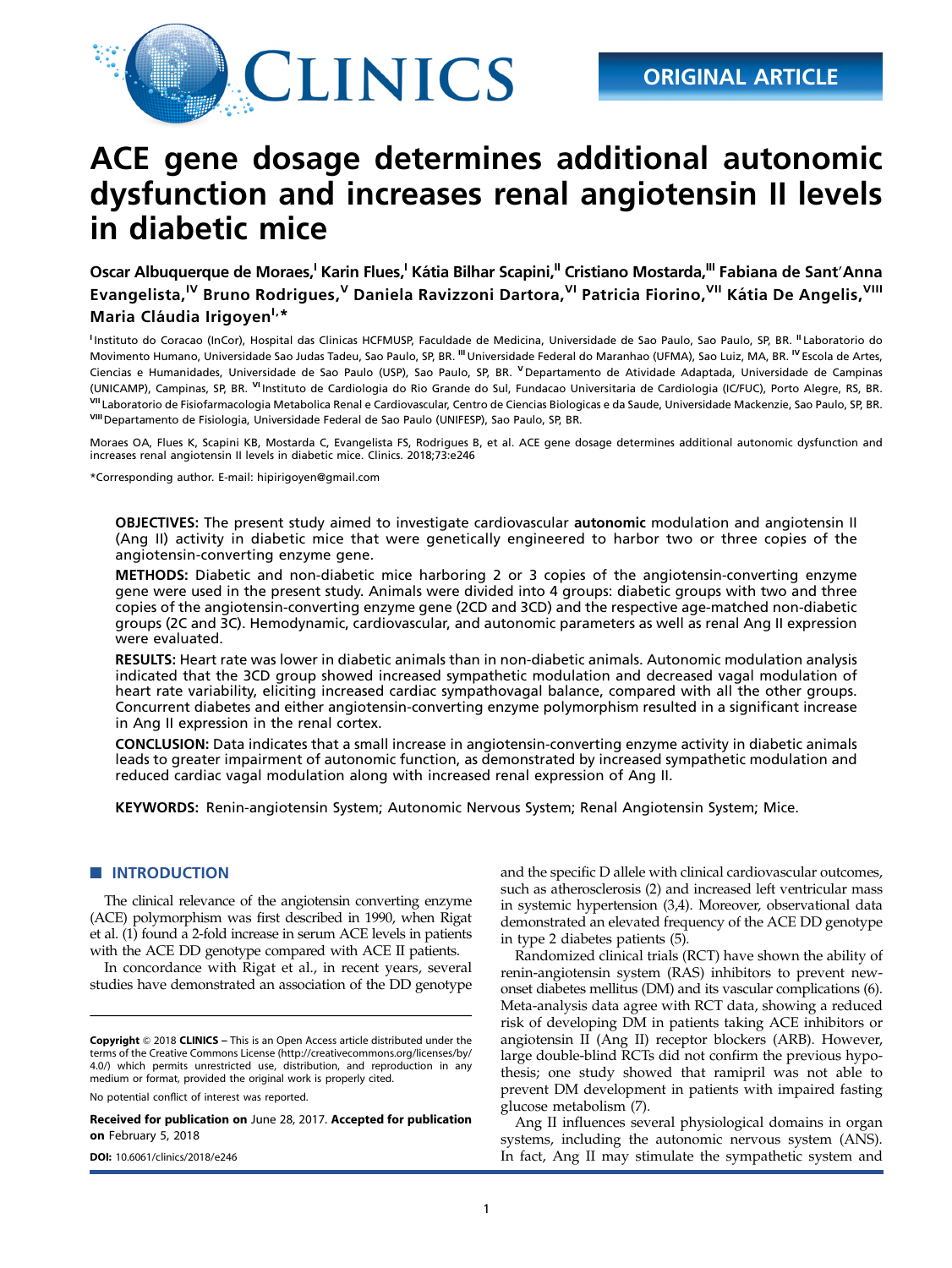

inhibit parasympathetic outflow. On the other hand, when Ang II is blocked, reduced sympathetic activity and enhanced parasympathetic activity are expected (8). Regarding the ACE polymorphism, animals harboring 3 copies of the ACE gene, which is accompanied by increased synthesis of Ang II, demonstrated left ventricular hypertrophy, higher pressure values, overt proteinuria, and risk of nephropathy, which is probably associated with autonomic imbalance (9-11). However, no RCTs or even experimental studies have described the relationship between autonomic regulation and ACE gene polymorphism in DM. This relationship, however, deserves attention, as renal RAS is clearly activated in DM (12).

Therefore, this study aimed to investigate hemodynamic and autonomic control as well as the renal expression level of Ang II after induction of diabetes in genetically modified mice harboring a different number of copies of the ACE gene.

Since RAS activity increases sympathetic afferent signals in response to renal ischemia, which in turn causes increased central sympathetic outflow (13), we hypothesized that in the presence of increased Ang II in the kidney, autonomic dysfunction would be proportionally augmented based on the number of ACE gene copies.

#### **NETHODS**

## Production of transgenic mice

Genetically engineered mice in which the ACE gene was either inactivated or duplicated at its endogenous locus on chromosome 11 were developed by using a gene recombination technique previously described by Krege et al. (14). Briefly, this technique can be used to insert a sequence of DNA by recombination in place of the gene to be turned off (knockout) or insert an extra copy of a gene adjacent to the existing gene (knock in).

#### Genotyping

Genetically modified offspring were identified at 21 days of age by PCR amplification of DNA isolated from ear biopsies as previously described (14).

After birth, the animals are identified by a chip, an electronic device inserted subcutaneously in the back during anesthesia. Each device contains a code with letters and numbers that can be identified by telemetry through an automatic reader. The procedure is simple because it requires no sutures, and the animal fully recovers within minutes.

#### Experimental groups

Experiments were performed on male mice developed by Krege et al. (14) (15-20 grams) harboring 2 and 3 copies of the ACE gene at the central animal house of the Medical School of University of São Paulo in São Paulo, Brazil. Mice were fed standard laboratory chow and water ad libitum. The animals were housed in collective polycarbonate cages in a temperature-controlled room (22-23 $^{\circ}$  C) and under 54-55% humidity with a 12-h dark–light cycle (light 07:00-19:00 h). The experimental protocol was approved by the University of Sao Paulo Ethics Committee (protocol number 1226/06) and carried out according to the Declaration of Helsinki on Ethical Principles (as revised in Brazil in 2013).

The animals were randomly assigned into four groups: mice harboring 2 (2C) (n=6) and 3 (3C) (n=6) copies of the ACE gene, and STZ-induced diabetic mice with those genotypes  $[2CD (n=6)$  and  $3CD (n=6)$ ].

### Induction of diabetes

Diabetes was induced in 6-10-week-old male mice by a single intraperitoneal injection of streptozotocin (STZ, 150 mg/kg, Sigma Chemical Company, St. Louis, MO, USA) after a 12-hour fasting period. The non-diabetes group received only a vehicle (10 mM citrate buffer, pH 4.5) injection after a similar fasting period.

# Measurement of blood glucose levels

After a 24-hour fasting period, blood glucose levels were determined using the ACCU-CHECK Sensor<sup>®</sup> (Roche). Blood samples were obtained by vessel puncture in the caudal vein and were used to estimate glucose levels. Animals with plasma glucose levels higher than 250 dl/ml were included in the diabetic groups. At the end of the experiments, plasma glucose was measured, and the mean of initial and final measurements was presented.

# Glucose tolerance test

A glucose tolerance test (GTT) was performed at the end of the 30-day protocol in all study groups. The animals fasted for 6 hours and were given a single (i.p.) injection of glucose (1.5 g/kg). Blood samples were collected from a small cut made in the tail of each animal at 0 (zero), 5, 15, 30, 60 and 90 min after glucose load, and the area under the curve (AUC) was calculated. Blood glucose concentrations were determined using an Accu-Check Advantage Blood Glucose Monitor (Roche Diagnostic Corporation, Indianapolis, IN).

#### Cardiovascular measurements

One day after the GTT, at 31 days after diabetes induction, the animals were anesthetized (ketamine–xylazine 80:40 mg/kg i.p.), and polyethylene-tipped Tygon cannulas (4 cm of PE-08 connected to 2 cm of PE-50, Clay Adams) filled with heparinized saline were inserted into the carotid artery and jugular vein for direct measurements of arterial pressure (AP) and drug administration, respectively. The free ends of the cannulas were tunneled subcutaneously and exteriorized at the top of the skull. After surgery, the animals received an intramuscular injection of penicillin G (Benzetacil®, Fontoura-Wyeth, 60,000 U). Two days following catheter placement, hemodynamic measurements were taken from animals at baseline conditions, namely, conscious, freely moving, and in a quiet environment with controlled temperature but deprived of food and water. The arterial cannula was connected to a transducer (Blood Pressure XDCR, Kent Scientific), and AP signals were recorded for a 20-min period using a microcomputer equipped with an analog-to-digital converter board (WINDAQ, 4 kHz, Dataq Instruments). The recorded data were analyzed on a beat-to-beat basis to quantify changes in AP and heart rate (HR).

## HR and blood pressure variability

Time-domain analysis was carried out by calculating the mean pulse interval (PI) variance using its respective time series. For the frequency domain analysis, the whole 30-min time series of PI and systolic arterial pressure (SAP), which totaled 256 points with a 50% overlap, was used. Following linear trend removal, power spectral density was obtained by fast Fourier transformation. Spectral power for low (LF 0.10- 1.0 Hz) and high (HF 1-5 Hz) frequency bands was chosen using the methods described by Thireau (15) to calculate spectral components by the mean of the power spectrum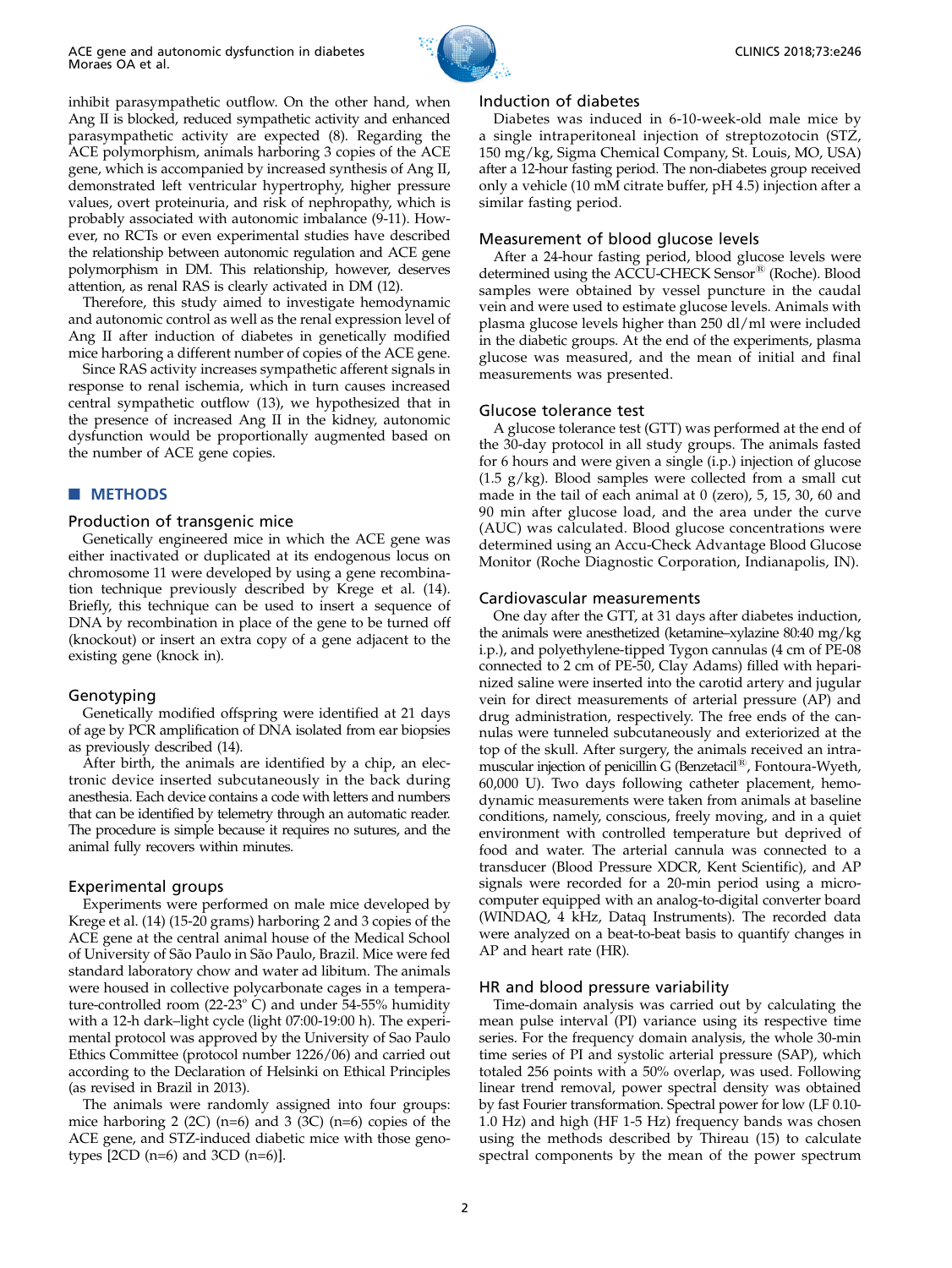density integration within each frequency bandwidth using a customized routine (MATLAB 6.0, Mathworks).

# Assessment of renal angiotensin II

At the end of the study period, the animals were anesthetized with an overdose of pentobarbital 120 mg/kg (Critália, Sao Paulo, Brazil), and nephrectomy was performed. The right kidney was perfused in situ and prepared for immunohistochemical evaluation. Perfusion of the kidney was first carried out using a saline solution to remove red blood cells from the vascular lumen followed by a 10% formalin solution for 3 minutes to preserve the structures. The kidney was sectioned in the coronal orientation at approximately 4 mm thickness. We measured Ang II expression levels in the renal cortex. For this quantification, we counted the number of positively stained cells in 25 consecutive microscopic fields, and the results were expressed as the mean number of stained cells per square millimeter. The fragments were kept for 2 hours in a formaldehyde solution plus 10% phosphate buffer and embedded in paraffin blocks.

For the immunohistochemical analysis, tissues were deparaffinized and then incubated with the specific primary antibody against angiotensin II (Anti-Ang II-rabbit polyclonal Peninsula, Belmont, CA, USA) and with biotinylated immunoglobulin goat anti-rabbit antibody (Vector, Burlingame, USA) diluted 1:1,000 for 45 minutes. Additionally, a complex of biotin-streptavidin/alkaline phosphatase (Vector, Burlingame, USA) was added for 30 minutes.

The antigen was stained by fast red dye, and the specificity of the secondary antibody was established in positive and negative controls. Images were obtained with a computerassisted morphometric system, and the number of positive cells was expressed as Ang II/mm<sup>2</sup>.

## Statiscal Analysis

Statistical analyses were performed using SPSS software (Version 17.0 for Windows; SPSS Inc., Chicago, USA). Data are reported as the mean±SEM. After confirming that all continuous variables were normally distributed using the Kolmogorov–Smirnov test, significant differences between the groups were obtained by two-way ANOVA followed by the Tukey post-test. All tests were two sided, and statistical significance was established at  $p < 0.05$ .

# **RESULTS**

#### Glucose levels and hemodynamic parameters

Diabetic animals showed higher plasma glucose levels as well as lower tolerance to glucose than control animals, regardless of the number of ACE copies (i.e., 2C and 3C) (Table 1). Regarding hemodynamic parameters, there were no differences in blood pressure values (i.e., systolic, diastolic and mean) between the groups; however, a lower HR was detected in diabetic animals than in control animals (Table 1).

## Autonomic modulation

HR variability, expressed by pulse interval variability (PIV) in time and frequency domains, is shown in Table 2. No difference in PI variance was observed between the groups, thus indicating that diabetes and the number of ACE gene copies did not change the PIV. However, the 3CD group showed increased low-frequency bands (%LF) and reduced high-frequency bands (%HF) of the PIV, which resulted in Table 1 - Metabolic data and hemodynamic evaluation of mice harboring 2 (2C) and 3 (3C) copies of the ACE gene and STZ-induced diabetic mice with the same genotype (2CD and 3CD).

| <b>Parameters</b> | 2C            | 3C            | 2CD                         | 3CD                             |
|-------------------|---------------|---------------|-----------------------------|---------------------------------|
| Glycemia (mg/dL)  | $99 \pm 7$    | $97 \pm 2$    | $347 \pm 34$ * <sup>†</sup> | $317 \pm 62$ * <sup>†</sup>     |
| GTT (mg/dL/min)   | $219 \pm 15$  | $278 \pm 45*$ | 491 ± 19* <sup>†</sup>      | $452 \pm 42 \star$ <sup>†</sup> |
| SAP (mmHg)        | $122 \pm 3.2$ | $125 \pm 4$   | $122 \pm 4$                 | $123 \pm 3$                     |
| DAP (mmHq)        | $86 \pm 4.1$  | $90 \pm 5$    | $93 \pm 5$                  | $94 \pm 4$                      |
| MAP (mmHg)        | $106 \pm 3.1$ | $107 + 2$     | $102 + 5$                   | $104 \pm 5$                     |
| HR (bpm)          | $611 \pm 14$  | $596 \pm 25$  | $467 + 23*^{\dagger}$       | $513 \pm 12^{*+}$               |

Values are expressed as the mean  $\pm$  SEM. DAP: diastolic arterial pressure; GTT: glucose tolerance test; HR: heart rate; MAP: mean arterial pressure; and SAP: systolic arterial pressure. \* $p < 0.05$  vs. 2C; and  $p < 0.05$  vs. 3C.

Table 2 - Autonomic assessment in mice harboring 2 (2C) and 3 (3C) copies of the ACE gene and STZ-induced diabetic mice with the same genotype (2CD and 3CD).

| <b>Variables</b> | 2C             | 3C             | 2CD            | 3CD                |
|------------------|----------------|----------------|----------------|--------------------|
| PIV (ms)         | $38 \pm 8$     | $30 \pm 5$     | $20 \pm 6$     | $28 \pm 5$         |
| LF $(ms^2)$      | $4.6 \pm 1$    | $4.8 \pm 1$    | $1.8 \pm 0.5$  | $16.9 \pm 5*^{#+}$ |
| HF $(ms^2)$      | $9.9 \pm 1.5$  | $9.2 \pm 1.1$  | $3.6 \pm 6$    | $12.0 \pm 6$       |
| %LF              | $31 + 4$       | $33 + 7$       | $37 + 6$       | $60 \pm 7*$ #      |
| %HF              | $69 + 4$       | $67 + 7$       | $63 + 6$       | $40 \pm 7*$ #      |
| LF/HF            | $0.48 \pm 0.1$ | $0.56 \pm 0.2$ | $0.68 \pm 0.2$ | $2.20 + 0.7*$      |

Values are expressed as the mean  $\pm$  SEM. PIV: pulse interval variability; LF: absolute values of the low-frequency band of the pulse interval; HF: absolute values of the high-frequency band of the pulse interval; %LF: normalized low-frequency band; %HF: normalized high-frequency band; and LF/HF ratio: ratio of absolute values of low-frequency and highfrequency bands. \* $p < 0.05$  vs. all;  $\#p < 0.05$  vs. 3C; and  $\#p < 0.05$  vs. 2CD.

increased sympathovagal balance (LF/HF) in the 3CD group when compared to all experimental groups.

#### Angiotensin in renal cortex

Figure 1 shows the expression of Ang II in the renal cortex. Data demonstrated an increase in positive Ang II staining in the renal tubules of the 3C, 2CD and 3CD groups. Moreover, Ang II was overexpressed in the 3CD group compared to the other groups.

#### Correlation

Correlations were identified between the increase in LFpas and increase in glucose levels in the control group regardless of the number of ACE copies (i.e., 2C and 3C) (r=0.72,  $p<0.02$ ) (Figure 2A). On the other hand, no correlations were found between diabetic groups and LFpas ( $r=0.03$ ,  $p<0.05$ ) (Figure 2B).

#### **DISCUSSION**

The present study was the first to demonstrate that STZinduced diabetic mice with 3 copies of the ACE gene presented increased sympathetic modulation and reduced vagal modulation of the heart. It is important to mention that to the best of our knowledge, this was the first study to show that autonomic modulation may be affected by the number of ACE gene copies in DM.

Conflicting results were found in the literature regarding the variation of RAS in DM (16). These discrepancies may be attributed to the different animal models used, the diseases state and progression, fluctuation levels of the genetically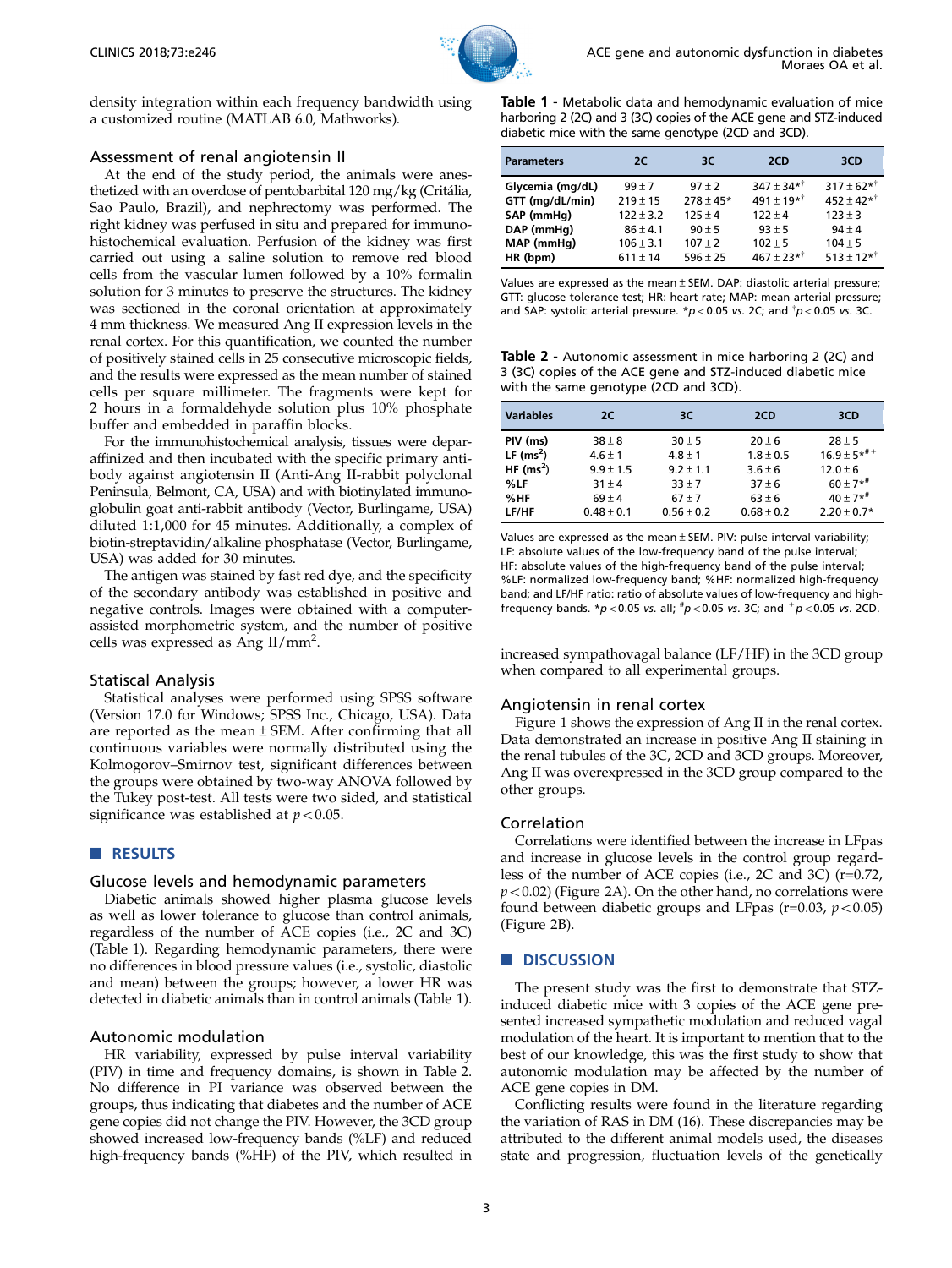

Figure 1 - Quantification of angiotensin II expression levels in the renal cortex of 2C, 3C, 2CD and 3CD mice by immunohistochemical staining: (A) Illustrative representation of angiotensin II expression in the experimental groups; (B) bar graph of angiotensin II expression levels as determined by immunohistochemical staining.

The arrows indicate positive angiotensin II staining. Bar: 400X. \* $\bar{p}$ <0.05 vs. the 2C control group, and  $^{\#}p$ <0.05 vs. all groups.



Figure 2 - Linear regression analysis of LF SAP and glucose: (A) in control groups (2C and 3C) and (B) in diabetic groups (2CD and 3CD).

determined components of RAS and glucose levels reached during illness (17). ACE gene polymorphisms might also account for these discrepancies since ACE gene variance is associated with increased risk of glucose intolerance in the healthy subjects (18).

Regarding the clinical parameters associated with the diabetic condition, as expected, diabetic animals showed increased baseline plasma glucose as well as an increased AUC in the GTT. Ang II seems to interact with insulin metabolism, as the 3C group showed higher insulin resistance than the 2C group. Finally, the ACE genotype did not affect hyperglycemia.

These findings may be explained by the fact that Ang II promotes insulin resistance by interfering in the insulinstimulated increase in insulin receptor substrate 1-(IRS-1) associated PI3K activity (24). In addition, reduced insulin sensitivity was found in both animals with 3 copies of the ACE gene and healthy humans with the D allele (18,25). The ANS and the kidneys crosstalk through renal nerves. Indeed, Ang II facilitates neurotransmission by enhancing sympathetic discharge and increasing the arterial pulse,

which increases ganglionic transmission (26). This function of Ang II is well illustrated by renal denervation, when the increase in blood pressure is prevented in models of induced hypertension (27).

Efferent renal sympathetic nerves may modify renal vascular resistance. In addition, afferent renal nerves are responsible for carrying information from the renal baroreceptor to the central nervous system (28), thus altering afferent sympathetic nervous discharge. Therefore, afferent sympathetic nervous discharge may be modulated by an increase in Ang II expression, as demonstrated in the present study. Moreover, afferent sympathetic nervous discharge may impact the central sympathetic tonus and, consequently, increase sympathetic modulation of the heart in diabetic mice. Indeed, some studies have shown (26) that increased Ang II expression in the kidney may damage the central sympathetic tonus in DM.

On the other hand, Ang II in the kidney may facilitate the release of noradrenaline from the renal sympathetic nerve terminal, thus changing the hemodynamic parameters and contributing to systemic changes in blood pressure control (26).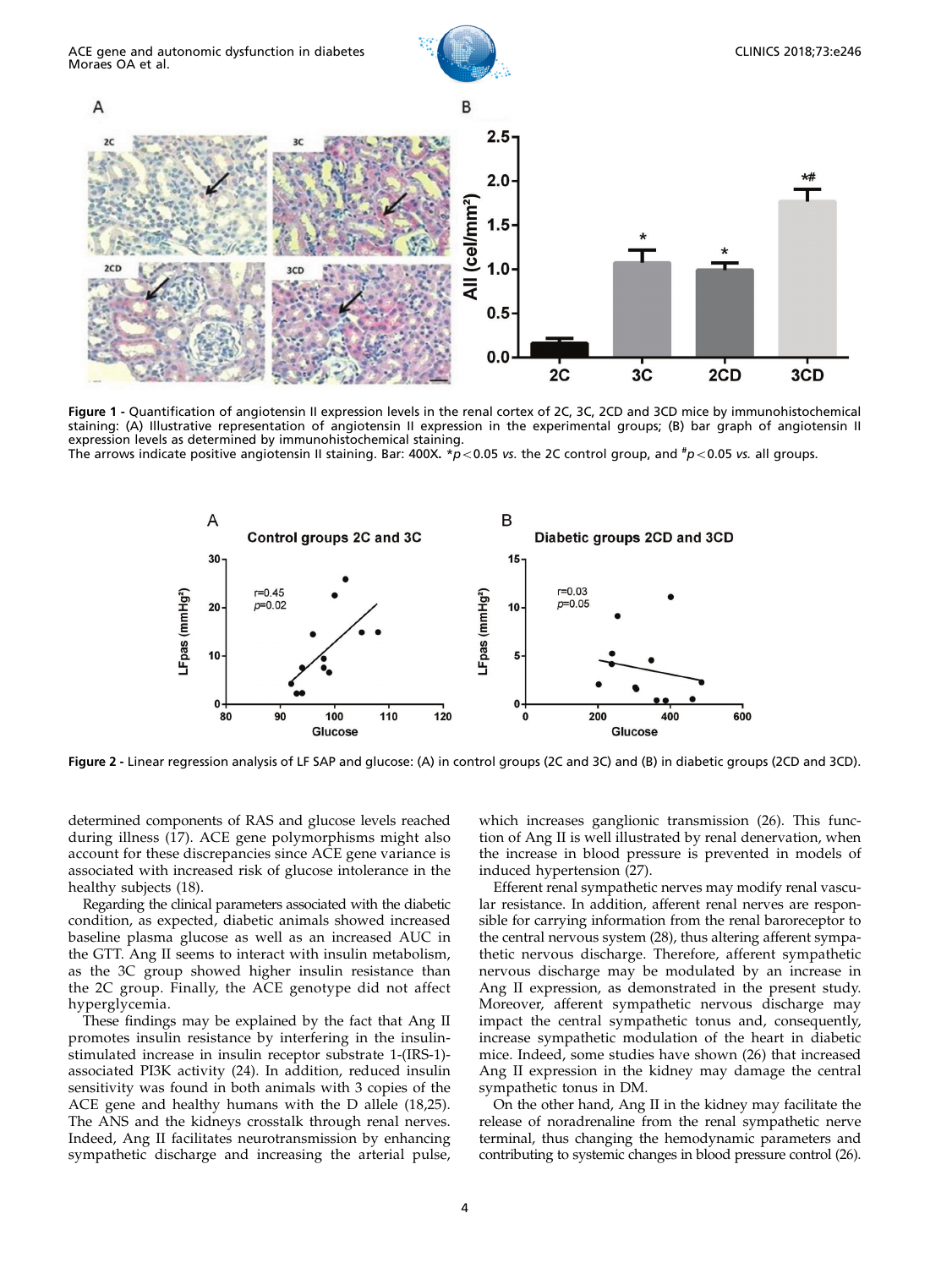

In the present study, animals were genetically modified to model the changes and fluctuations in RAS commonly observed in humans. In fact, this animal model has been accepted as a useful tool with which to investigate the effect of vascular and renal ACE on hemodynamic parameters (14). Regarding hemodynamic parameters, diabetic animals showed reduced AP levels, and these data are in accordance with other evidence in the literature (19). However, as previously described by studies conducted by our group (11) and other groups (14), no significant difference in AP was observed among mice with 2 (i.e., ACE2) and 3 (i.e., ACE3) copies of the ACE gene at the end of the study regardless of the diabetic condition. A possible explanation of this phenomenon is the inherently elevated homeostatic capacity presented by these animals; however, it is important to mention that in some stressful situations, differences in blood pressure levels may be observed in this experimental model (20).

Hemodynamic analyses also indicated rest bradycardia in diabetic groups compared with non-diabetic groups. Evidence in the literature has demonstrated rest bradycardia and impaired cardiovascular reflexes in experimental diabetes animals (21). This finding may be explained by the fact that the high number of ACE gene copies are associated with increased Ang II levels, which may trigger additional changes in intrinsic HR. In this sense, although decreased HR in diabetic animals has been attributed to changes in the sinoatrial node, functional alterations in the cholinergic mechanism cannot be ruled out (22).

Autonomic modulation analysis demonstrated dissimilar results between diabetic and non-diabetic animals. In nondiabetic animals, the analysis of PIV in the frequency domain shows that the normalized LF component of PIV, which represents the sympathetic modulation to the heart (23), was not different between the animals with 2 and 3 copies of the ACE gene, even if different ACE activity was observed in these animals. However, in 3CD diabetic animals, it was possible to observe an increased LF band of HR when compared with all other studied groups. These results indicate that the diabetic state associated with high levels of Ang II elicited by an elevated number of copies of the ACE gene may increase cardiac sympathetic modulation.

Last, we explored a possible association between the peripheral sympathetic component and glucose levels and found a positive correlation in the control groups (r=0.72,  $p<0.02$ ) but not in the diabetic groups (r=0.03,  $p<0.05$ ). Although increased LFpas component was found to be normal in diabetic groups, in the present study, the diabetic groups showed reduced LFpas throughout the diabetes timecourse, thus compromising the peripheral nerve and reducing its response, as previously reported in the literature (29).

The amount of Ang II in the renal cortex of diabetic groups, as evaluated by immunohistochemistry, may be associated with the relationship between hyperglycemia and increased RAS activity (30,31). Furthermore, our data show that the increase in Ang II expression was proportional to the number of copies of the ACE gene, since the increase in Ang II expression was higher in the 3CD group than in the 2CD group. These findings suggest that animals with more ACE gene copies exhibit increased activation of renal RAS and that this increase is potentiated by diabetes.

Indeed, the increase in the intrarenal formation of Ang II may change the glomerular hemodynamics (32), as suggested by Huang et al., (10) whom found several physiopathological alterations in the renal parameters of diabetic animals with 3 copies of the ACE gene, such as microalbuminuria.

Our data indicate that a small increase in ACE activity in diabetic animals due to increased ACE gene copies leads to greater impairment of autonomic function, as demonstrated by increased sympathetic modulation and reduced cardiac vagal modulation along with increased renal expression of Ang II in these groups. Taken together, these results reinforce the contribution of RAS activation to the development of cardiovascular and renal changes observed in diabetes.

## **ACKNOWLEDGMENTS**

B.R., K.D.A. and M.C.I. are grateful for the financial support received from Conselho Nacional de Pesquisa e Desenvolvimento (CNPq-BPQ) and Fundac¸ão de Amparo a Pesquisa do Estado de São Paulo (FAPESP).

## **NUTHOR CONTRIBUTIONS**

Moraes OA, Flues K, De Angelis K and Irigoyen MC designed the study. Moraes OA and Flues K were responsible for project coordination. Moraes OA, Flues K, Dartora DR and Scapini KB were responsible for the data collection. Evangelista FS performed the immunohistochemical evaluation. Mostarda C, Rodrigues B and Fiorino P were responsible for cardiac autonomic modulation and statistical analyses. Moraes OA, Flues K, Dartora DR and Scapini KB drafted the manuscript. Mostarda C, Evangelista FS, Rodrigues B, Fiorino P, De Angelis K and Irigoyen MC revised the manuscript. All authors have approved the submitted version of the manuscript.

#### **REFERENCES**

- 1. Rigat B, Hubert C, Alhenc-Gelas F, Cambien F, Corvol P, Sobrier F. An insertion/deletion polymorphism in the angiotensin I-converting enzyme gene accounting for half the variance of serum enzyme levels. J Clin Invest. 1990;86(4):1343-6,<http://dx.doi.org/10.1172/JCI114844>.
- Sayed-Tabatabaei FA, Houwing-Duistermaat JJ, van Duijn CM, Witteman JC. Angiotensin-converting enzyme gene polymorphism and carotid artery wall thickness: a meta-analysis. Stroke. 2003;34(7):1634-9, [http://dx.doi.org/](http://dx.doi.org/10.1161/01.STR.0000077926.49330.64) [10.1161/01.STR.0000077926.49330.64.](http://dx.doi.org/10.1161/01.STR.0000077926.49330.64)
- 3. Celentano A, Mancini FP, Crivaro M, Palmieri V, Ferrara LA, De Stefano V, et al. Cardiovascular risk factors, angiotensin-converting enzyme gene I/D polymorphism, and left ventricular mass in systemic hypertension. Am J Cardiol. 1999;83(8):1196-200, [http://dx.doi.org/10.1016/S0002-9149](http://dx.doi.org/10.1016/S0002-9149(99)00058-2) [\(99\)00058-2.](http://dx.doi.org/10.1016/S0002-9149(99)00058-2)
- 4. Bahramali E, Rajabi M, Jamshidi J, Mousavi SM, Zarghami M, Manafi A, et al. Association of ACE gene D polymorphism with left ventricular hypertrophy in patients with diastolic heart failure: a case-control study. BMJ Open. 2016;6(2):e010282, [http://dx.doi.org/10.1136/bmjopen-2015-](http://dx.doi.org/10.1136/bmjopen-2015-010282) [010282.](http://dx.doi.org/10.1136/bmjopen-2015-010282)
- 5. Hsieh MC, Lin SR, Hsieh TJ, Hsu CH, Chen HC, Shin SJ, et al. Increased frequency of angiotensin-converting enzyme DD genotype in patients with type 2 diabetes in Taiwan. Nephrol Dial Transplant. 2000;15(7):1008-13, [http://dx.doi.org/10.1093/ndt/15.7.1008.](http://dx.doi.org/10.1093/ndt/15.7.1008)
- Jandeleit-Dahm KA, Tikellis C, Reid CM, Johnston CI, Cooper ME. Why blockade of the renin-angiotensin system reduces the incidence of new-onset diabetes. J Hypertens. 2005;23(3):463-73, [http://dx.doi.org/](http://dx.doi.org/10.1097/01.hjh.0000160198.05416.72) [10.1097/01.hjh.0000160198.05416.72](http://dx.doi.org/10.1097/01.hjh.0000160198.05416.72).
- 7. DREAM Trial Investigators, Bosch J, Yusuf S, Gerstein HC, Pogue J, Sheridan P, et al. Effect of ramipril on the incidence of diabetes. N Engl J Med. 2006;355(15):1551-62,<http://dx.doi.org/10.1056/NEJMoa065061>.
- Ball SG. The sympathetic nervous system and converting enzyme inhibition. J Cardiovasc Pharmacol. 1989;13 Suppl 3:S17-21.
- 9. Bertoncello N, Moreira RP, Arita DY, Aragão DS, Watanabe IK, Dantas PS, et al. Diabetic Nephropathy Induced by Increased Ace Gene Dosage Is Associated with High Renal Levels of Angiotensin (1-7) and Bradykinin. J Diabetes Res. 2015;2015:674047, [http://dx.doi.org/10.1155/2015/674047.](http://dx.doi.org/10.1155/2015/674047)
- 10. Huang W, Gallois Y, Bouby N, Bruneval P, Heudes D, Belair MF, et al. Genetically increased angiotensin I-converting enzyme level and renal complications in the diabetic mouse. Proc Natl Acad Sci U S A. 2001;98(23): 13330-4,<http://dx.doi.org/10.1073/pnas.231476798>.
- 11. Ceroni A, Moreira ED, Mostarda CT, Silva GJ, Krieger EM, Irigoyen, MC. Ace gene dosage influences the development of renovascular hypertension. Clin Exp Pharmacol Physiol. 2010;37(4):490-5, [http://dx.doi.org/](http://dx.doi.org/10.1111/j.1440-1681.2009.05330.x) [10.1111/j.1440-1681.2009.05330.x](http://dx.doi.org/10.1111/j.1440-1681.2009.05330.x).